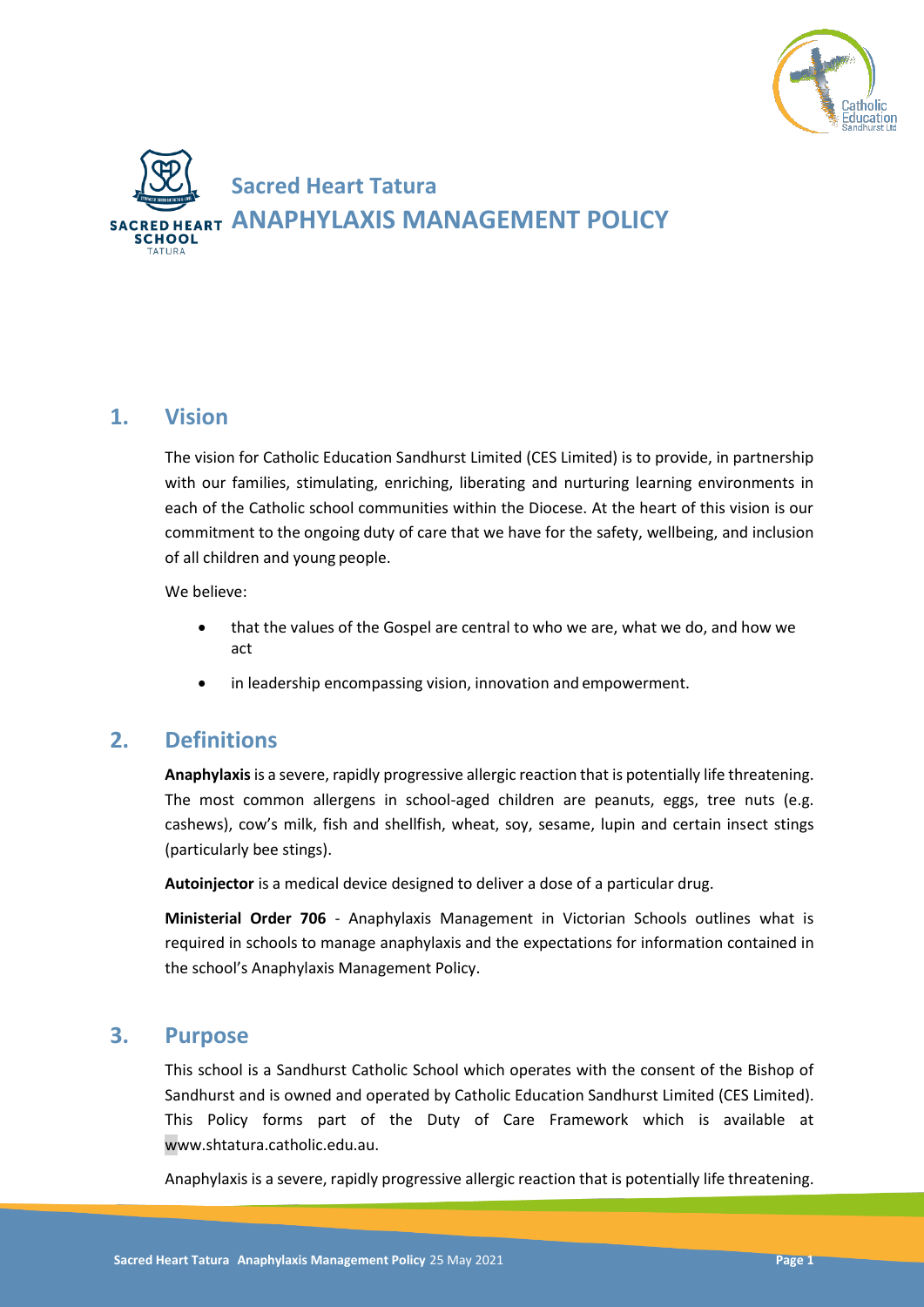The most common allergens in school aged children are peanuts, eggs, tree nuts (e.g. cashews), cow's milk, fish and shellfish, wheat, soy, sesame, lupin and certain insect stings (particularly bee stings).

The key to prevention of anaphylaxis in schools is knowledge of the student who has been diagnosed as at risk, awareness of allergens, and prevention of exposure to those allergens. Partnerships between schools and parents/guardians are important in helping the student avoid exposure. This policy outlines to the school community the processes and procedures in place to support students diagnosed as being at risk of anaphylaxis.

The school will comply with Ministerial Order 706 and the Guidelines in Anaphylaxis Management in Schools, and with amendments made to these from time to time. The policy will be reviewed annually.

# **4. Principles**

The following principles underpin the school's management and treatment of anaphylaxis:

- students at risk of anaphylaxis should have a safe and supportive environment in which they can participate equally in all aspects of their schooling
- the school community should have an awareness of anaphylaxis and this policy
- parents, guardians and/or carers of students at risk of anaphylaxis should be actively engaged in assessing risks, developing risk minimisation strategies and management strategies for the school's students
- all staff should have awareness and knowledge about allergies, anaphylaxis and the policy and procedures in responding to an anaphylactic reaction.

## **5. Scope**

This policy applies to:

- all school staff, including casual relief staff and volunteers
- all students who have been diagnosed as at risk of anaphylaxis or who may require emergency treatment for an anaphylactic reaction
- the students' parents, guardians and/or carers

# **6. Policy Statement**

## **6.1 Individual Anaphylaxis Management Plans**

The Principal is responsible for ensuring all students who have been diagnosed by a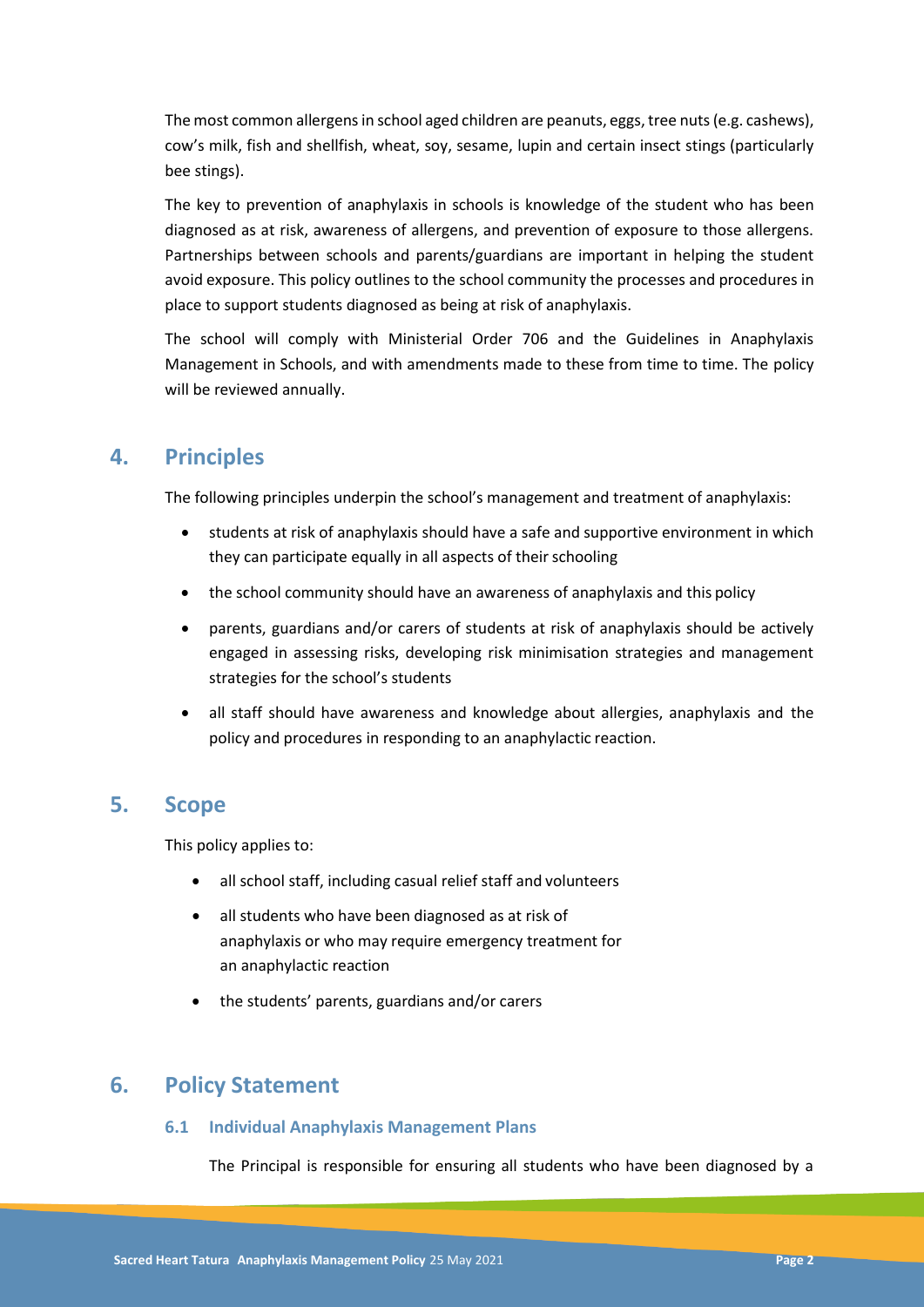medical practitioner as being at risk of anaphylaxis have an Individual Anaphylaxis Management Plan (Plan) developed in consultation with the student's parents/guardians. These plans will be updated:

- annually
- when the student's medical condition changes
- as soon as possible after a student has an anaphylactic reaction at school
- when a student is to participate in an off-site excursion or special event organised or attended by the school.

The Plan will be in place as soon as practicable after the student is enrolled and where possible before their first day of school. An Interim Management Plan will be put into place for a student who is diagnosed with anaphylaxis after enrolment at the school until the Plan is developed. The Principal will develop the Interim Plan in consultation with parents. Training and a briefing will occur as soon as possible after the Interim Plan is developed.

The Plan will record:

- student allergies
- locally relevant risk minimisation and prevention strategies
- names of people responsible for implementing risk minimisation and prevention strategies
- storage of medication
- student emergency contact details
- student Australian Society of Clinical Immunology and Allergy (ASCIA) action plans.

The school will update a student's Plan if there is an identified and significant increase in the student's potential risk of exposure to allergens at school.

See Appendix 2: Example of an Individual Anaphylaxis Management Plan

### **6.2 Risk Minimisation and Prevention Strategies**

The Anaphylaxis Management Policy must include prevention strategies to be used by the school to minimise the risk of a student suffering an anaphylactic reaction.

The Principal will determine who is responsible for the implementation of risk minimization and prevention strategies. The selected risk minimisation strategies must be specified in the school Anaphylaxis Management Policy.

The school will ensure that risk minimisation prevention strategies will be in place for all on-site and off-site school settings and activities including:

during classroom activities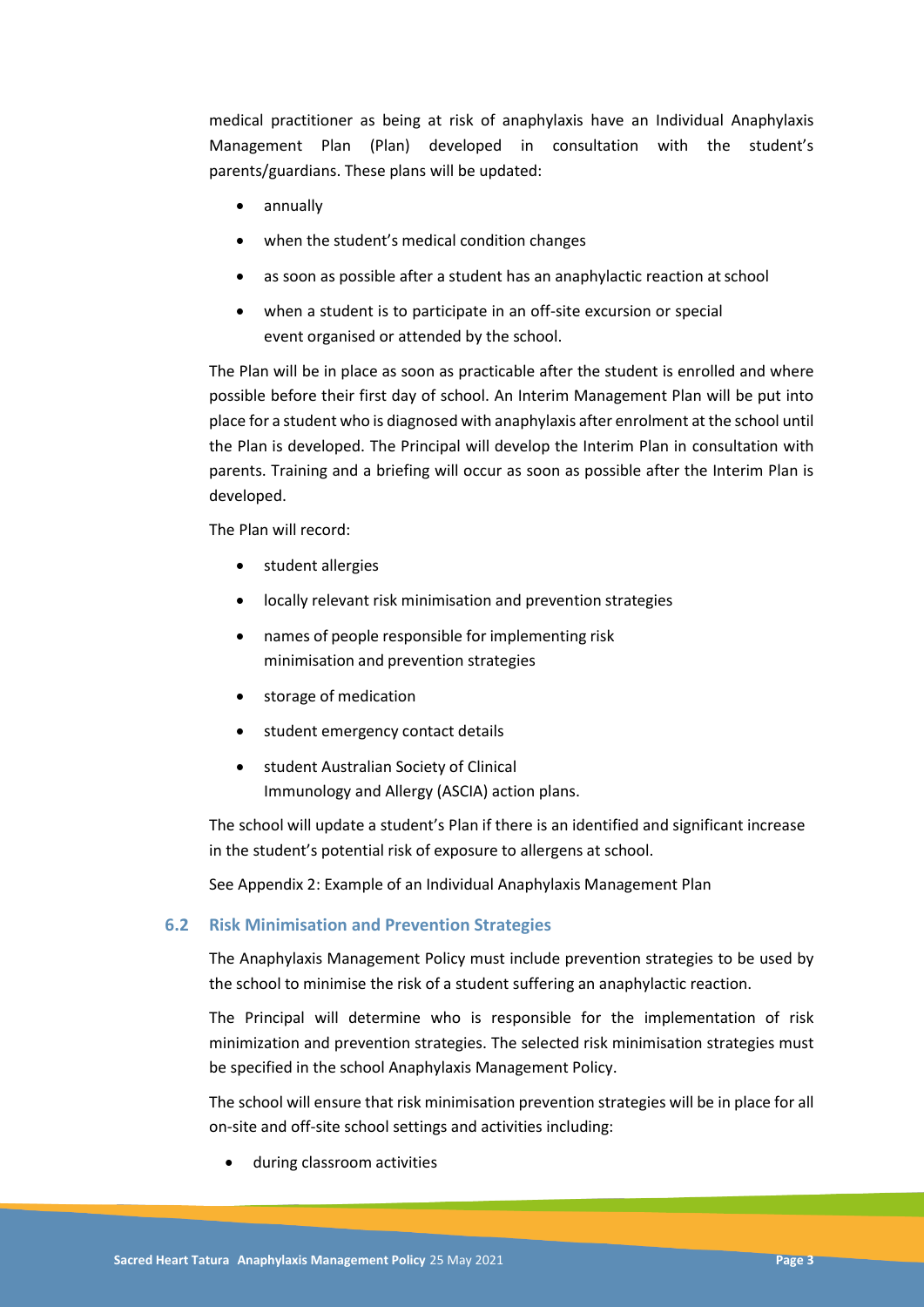- between classes and other breaks
- during recess and lunchtimes
- before and after school
- at special events including incursions, excursions, camps and school organised activities.

A Risk Assessment Checklist is available on CEVN and in Appendix 3.

The Principal or their delegate Learning Diversity and Pastoral Wellbeing Leader will complete an annual risk management checklist. See Appendix 4.

Parents, guardians and/or carers must assist the school in managing the risk of anaphylaxis by:

- communicating with the school about their child's allergies and risk of anaphylaxis at the earliest opportunity in writing and preferably at time of enrolment
- continue to communicate with staff about their child's medical condition and risk factors
- obtain and provide the school with an ASCIA Action Plan, with current photo, for Anaphylaxis completed by a Medical practitioner
- immediately inform the school in writing if there is a change in their child's medical condition related to allergy, providing up-to-date information including a new action plan
- ensure their child has a current, in-date adrenaline autoinjector at school at all times
- participate in annual reviews of their child's individual Anaphylaxis Management Plan.

## **6.3 Register of Students with Anaphylaxis**

An up to date register of students with Anaphylaxis will be maintained by the administration officer. Thisinformation will be shared with allstaff and accessible to all in an emergency.

### **Location of Plans, Storage and Accessibility of Adrenaline Auto Injectors (EpiPen)**

The location of individual Anaphylaxis Management Plans and ASCIA plans during onsite normal school activities and during off-site activities will be known to staff so they are accessible in an emergency.

It is the responsibility of the Principal to purchase adrenaline autoinjectors for the school for general use:

 as a back up to autoinjectors that are provided for individual students by parents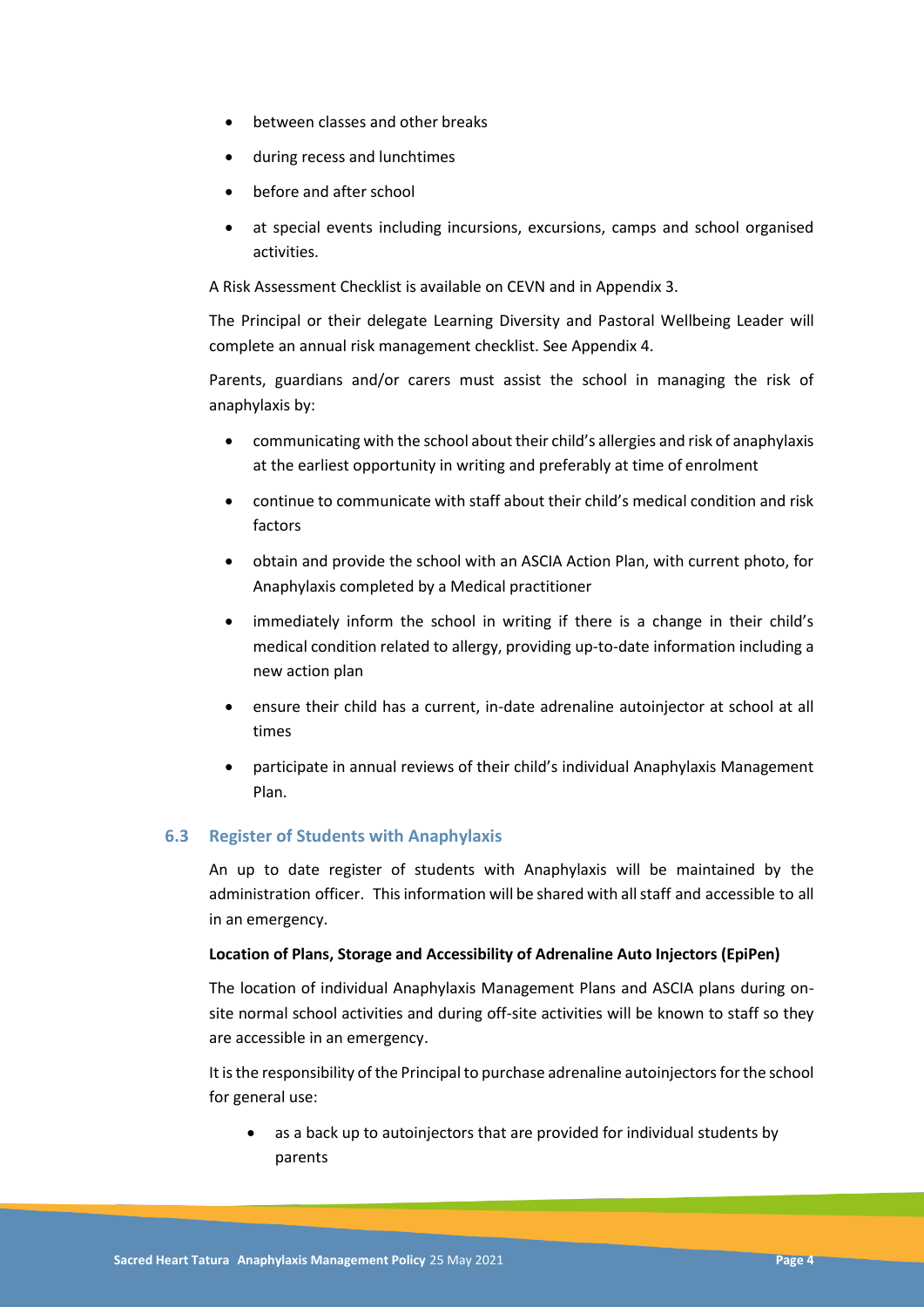• in case there is a need for an adrenaline autoinjector for another patient who has not previously been diagnosed at risk of anaphylaxis.

The school will hold a minimum of two current adrenaline autoinjectors at all times. The Principal determines the number of additional adrenaline autoinjectors required. In doing so, the Principal will take into account the following relevant considerations:

- the number of students enrolled at the school who have been diagnosed as being at risk of anaphylaxis; including those with an ASCIA Action Plan for allergic reactions (they are potentially at risk of anaphylaxis)
- the accessibility of adrenaline autoinjectors (and the type) that have been provided by parents of students who have been diagnosed as being at risk of anaphylaxis
- the availability and sufficient supply of adrenaline autoinjectors for general use in specified locations at the school including in the school yard, and at excursions, camps and special events conducted, organised or attended by the school
- that adrenaline autoinjectors for general use have a limited life, and will usually expire within 12-18 months, and will need to be replaced at the school's expense either at the time of use or expiry, whichever is first. Indicate the position of person undertaking these tasks, in the school level procedures.

The Principal determines the type of adrenaline autoinjector to purchase for general use. In doing so, it is important to note the following:

- adrenaline autoinjectors available in Australia are EpiPen® and EpiPen Jnr®
- adrenaline autoinjectors are designed so that anyone can use them in an emergency.

## **6.4 When to Use an Adrenaline Autoinjector for General Use**

Adrenaline autoinjectors for general use will be used:

- when a student's prescribed adrenaline autoinjector does not work, is misplaced, out of date or has already been used; or
- when instructed by a medical officer after calling 000
- for a first time reaction, treat with adrenaline before calling 000.

*Royal Children's Hospital's help desk advise that you do not require permission or advice to treat with adrenaline, this only delays the administration of adrenaline – if in doubt, give adrenaline autoinjector as per ASCIA Action Plans.*

### **6.5 Emergency Response to Anaphylactic Reaction**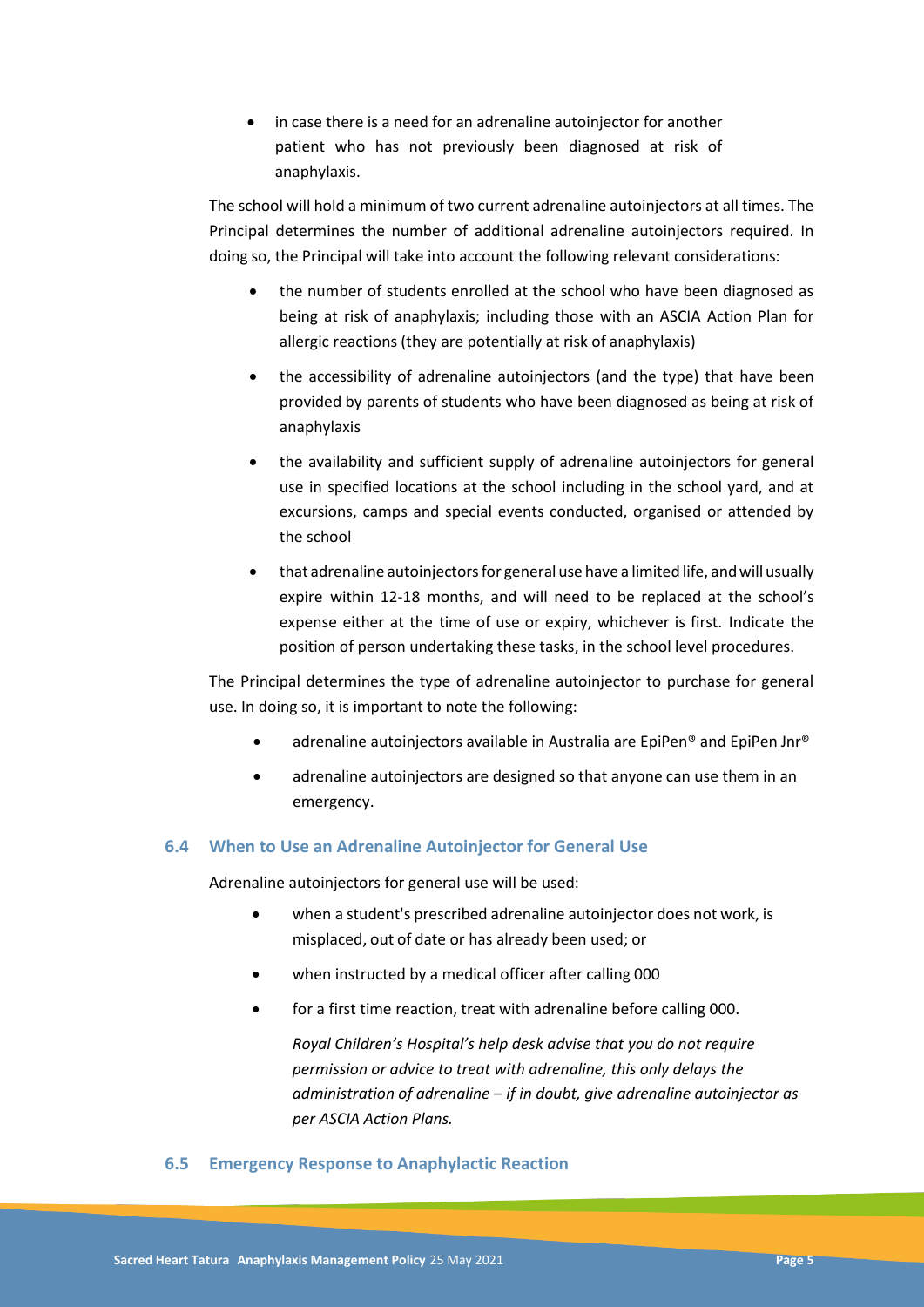- in an emergency anaphylaxis situation, the student's ASCIA Action Plan, the emergency response procedures in this policy and general first aid procedures of the school must be followed
- the Principal will ensure that when a student at risk of an anaphylactic reaction is under the care or supervision of the school outside normal class activities, such as in the school yard, on camps or excursions or at special events conducted, organised or attended by the school, there are sufficient staff present who have been trained in accordance with MO 706
- a complete and up-to-date list of students at risk of anaphylaxis is available to all staff
- details of the Individual Anaphylaxis Management Plans and ASCIA Plans and their location within the school, during excursions, camps and special events conducted, organised or attended by the school are known to staff
- copies of the emergency procedures are prominently displayed in the front office, staff lunch room and all classrooms.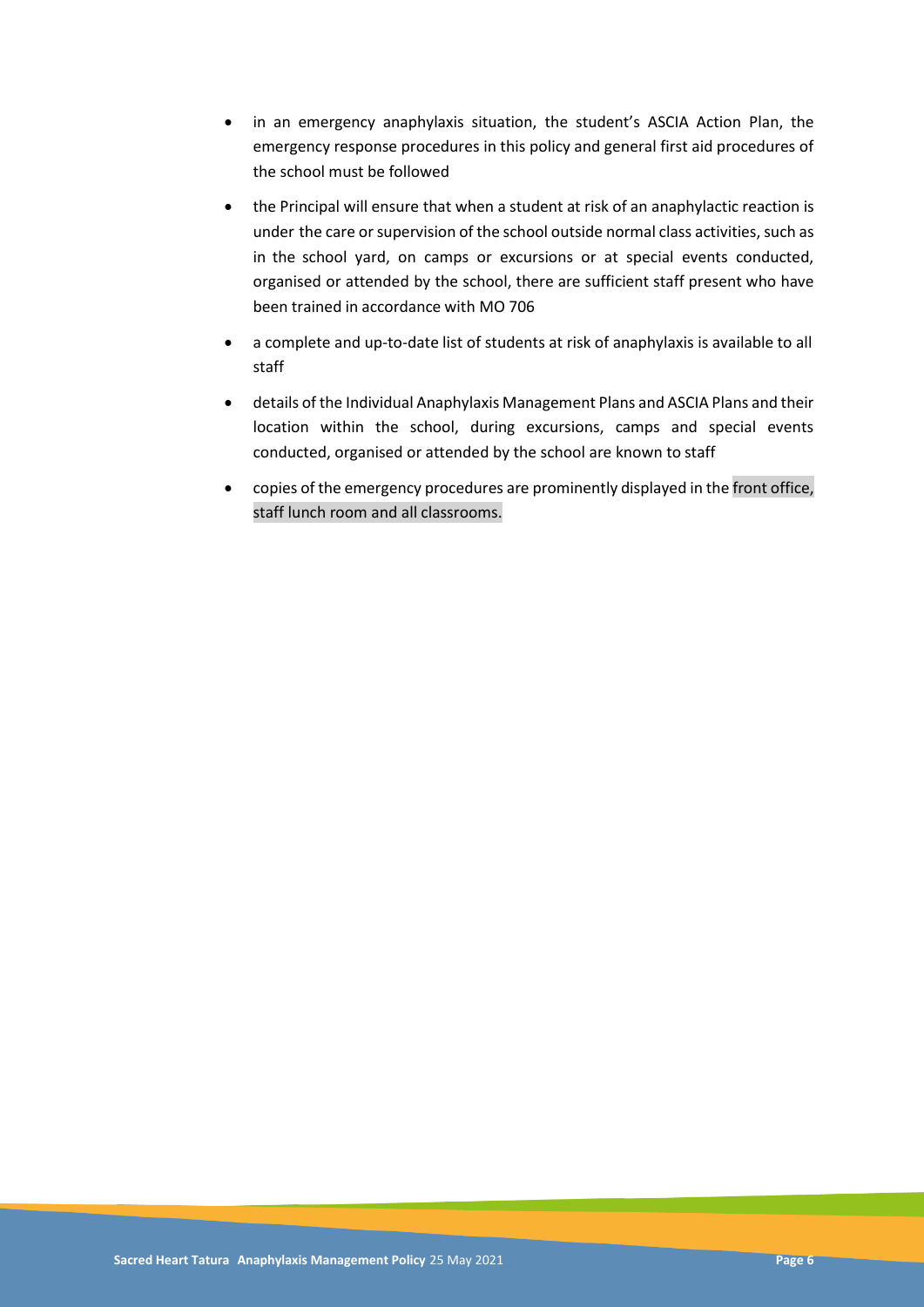| <b>Emergency Response to Anaphylactic Reaction</b> |                                                                                                                                                                               |
|----------------------------------------------------|-------------------------------------------------------------------------------------------------------------------------------------------------------------------------------|
| In all situations                                  | $\mathbf 1$ . If safe to do so, lay the person flat, do not allow patient to<br>stand or walk.                                                                                |
|                                                    | 2. If breathing is difficult allow patient to sit                                                                                                                             |
|                                                    | • Be calm, reassuring                                                                                                                                                         |
|                                                    | • Do not leave them alone                                                                                                                                                     |
|                                                    | • Seek assistance from another staff member or reliable<br>student to locate the autoinjector or a general use<br>autoinjector, and the                                       |
|                                                    | • student's Individual Anaphylaxis Management Plan                                                                                                                            |
|                                                    | • If the student appears to be experiencing a first time<br>reaction, continue with steps $2 - 6$ .                                                                           |
|                                                    | 3. Administer prescribed adrenaline autoinjector or EpiPen-<br>note the time given and retain used EpiPen to give<br>ambulance paramedics                                     |
|                                                    | 4. Phone ambulance 000                                                                                                                                                        |
|                                                    | 5. If there is no improvement or severe symptoms progress,<br>further adrenaline doses may be given every five minutes<br>(if another autoinjector is available)              |
|                                                    | <b>6.</b> Phone family/emergency contact                                                                                                                                      |
|                                                    | If in doubt, give adrenaline autoinjector.                                                                                                                                    |
|                                                    | If the student has not been previously diagnosed with an allergy or<br>at risk of anaphylaxis but appears to be having a severe allergic<br>reaction, follow Steps 2-6 above. |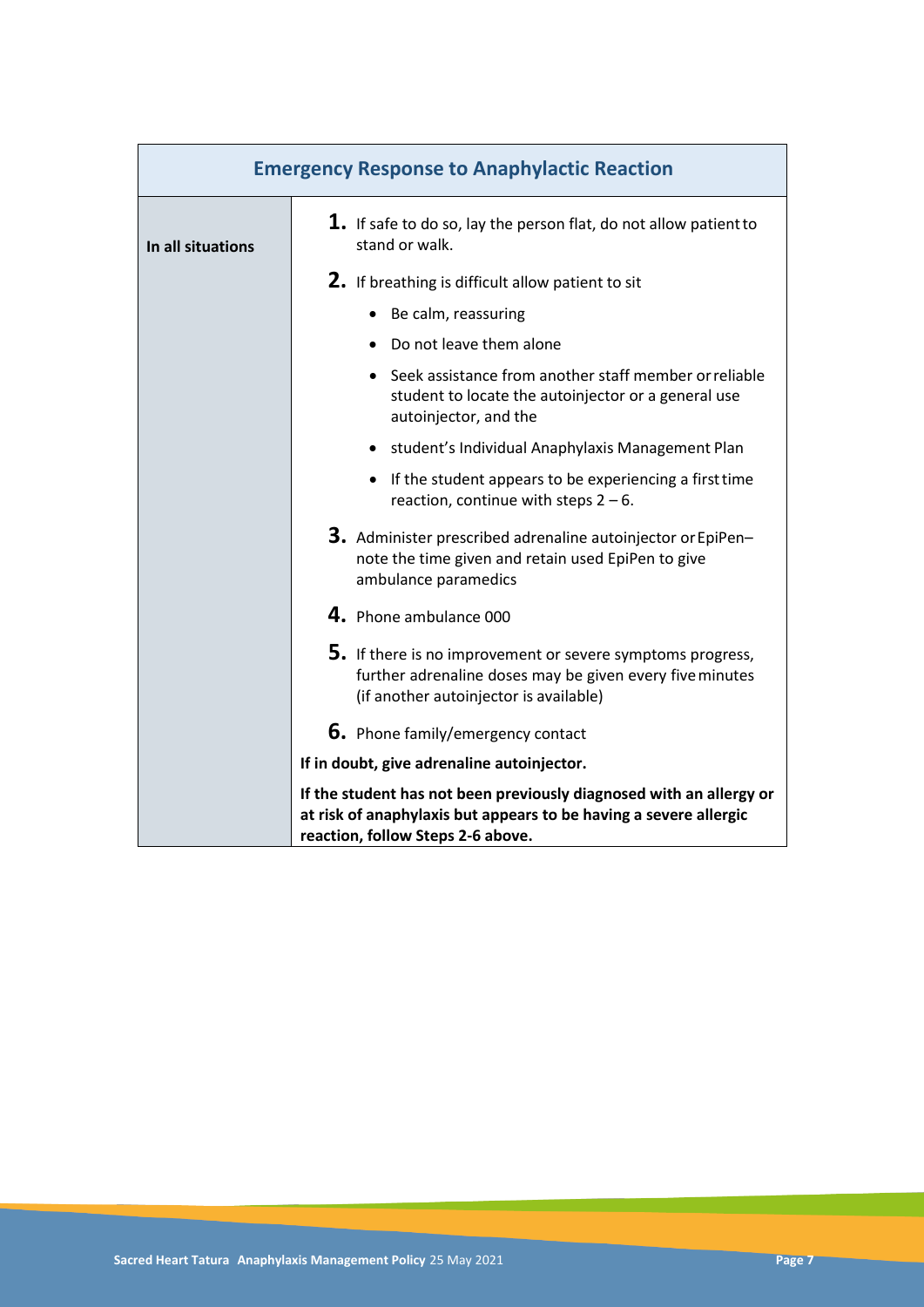#### **6.6 Staff Training**

In compliance with Ministerial Order 706, the following staff must have anaphylaxis management training:

- those who conduct classes attended by students at risk of anaphylaxis
- other staff that the Principal identifies based on a risk assessment of an anaphylactic reaction occurring while a student is under that staff member's care, authority or supervision.

The school as a minimum requirement, will ensure that relevant staff identified above undertake face to face anaphylaxis management training or the Australasian Society of Clinical Immunology and Allergy (ASCIA) e-training course and have their competency in using an autoinjector tested in person within 30 days of completing the course. Staff at the school are required to complete this training every two years.

All school staff must also participate in the school's twice per calendar year anaphylaxis briefing. The briefing must be conducted by the school's anaphylaxis supervisor or another person nominated by the Principal, who has completed an approved anaphylaxis management training program in the past two years. The first of these briefings must be conducted at the beginning of the school year.

#### **6.7 Staff Briefing**

#### **All school staff must participate in the school's anaphylaxis briefing.**

The twice-yearly anaphylaxis management briefing, with one briefing held at the start of the year, will be conducted by staff who have completed an Anaphylaxis Management Course in the last two years. This briefing will include:

- the school's Anaphylaxis Management Policy
- causes, symptoms and treatment of anaphylaxis
- identities of students at risk of anaphylaxis, details of their medical condition and location of their medication
- how to use an adrenaline auto injector, including practising with a trainer auto injector
- the school's general first aid and emergency responses
- location of and access to adrenaline auto injectors that have been provided by parents or purchased by the school for general use.

It is recommended that all school staff are briefed on a regular basis about anaphylaxis and the school's Anaphylaxis Management Policy.

The school's administration officer will maintain a register of staff members compliance with the above training requirements to ensure all staff have completed the required training.